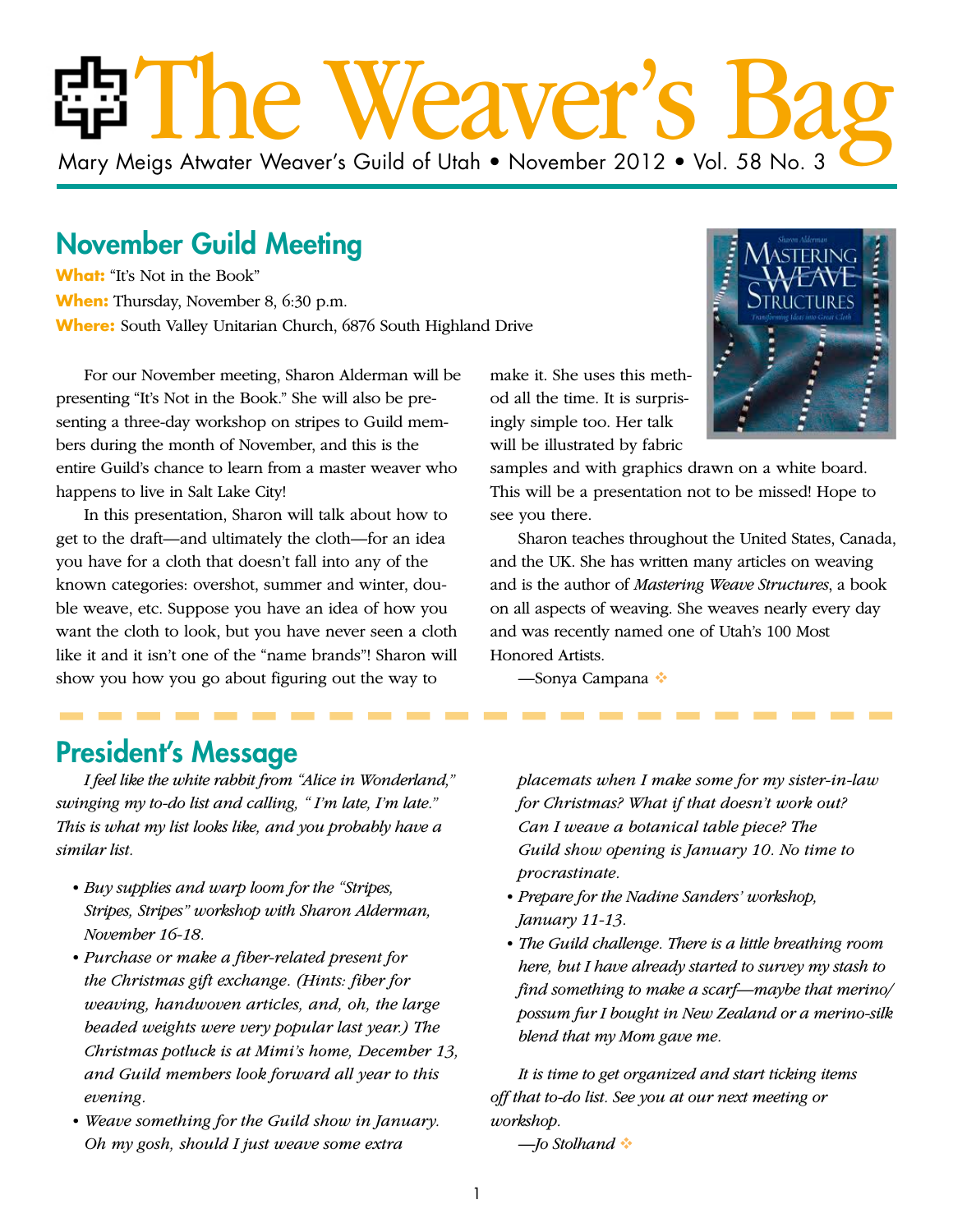### Summary of the October Guild Meeting on Color and Weave Effects

The meeting's discussion topic was color and weave, given by Jeanette Tregeagle and Deanna Baugh. In the meeting's show and tell before the presentation, there were several examples of color and weave to illustrate the night's discussion, and some of woven stripes to motivate members to take Sharon Alderman's upcoming workshop on stripes. There was a color and weave scarf in log cabin, and a Sharon Alderman towel and scarf shown by Sonya. Suzy brought a mallet bag that she designed and wove in shadow weave with inkle woven trim. In the mallet collection were yarn wrapped mallets that are used on a marimba. Julie brought shadow weave pieces from an IWC workshop. Julie and Charlene brought Sharon Alderman Stripes workshop samplers and recommended the workshop.

In addition, Jeanette brought her State Fair, Sweepstakes winning silk snowflake shawl—gorgeous. There was yardage woven in Atwater Bronson, an overshot scarf woven with minimoochi yarn, denim and Pendleton selvedge (which we learned come in varying shag yarn lengths) rugs, tapestries, placemats, towels and runners.

Deanna, and Connie D. brought several Theo Moorman style pieces illustrating the technique with either yarn or fabric wefts and referencesfrom several workshops for those considering Nadine Sanders workshop in January. Karan Swanger then announced that workshop and details about signing up, the option of thread woven or fabric woven. We had several new members and some

returning former members: Karen, Carol, Jack, Annie, Terry—welcome !

Jeanette then started out the discussion on color and weave, introducing it as a standard weave structure woven in a dark and light thread sequence, using plain weave, twill or huck. It is considered free form and allows for great creativity.

She showed black and white and

multicolor samples in 2/2 twill; and black and white with varying color sequence weft shots: eg., 2 dark shots, 3 light shots, 2 dark, 1 light. She had a red and white alpaca yarn sample in pinwheel with 5 different tie-ups (see the Handwoven article by Rebecca Winter in the Jan/Feb 2012 issue) and varied treadling. She demonstrated a softer effect with less contrast in the light and dark yarns, shown with a grey and purple scarf in the alpaca yarns. She also showed her sample from the Kathrin Weber workshop using a painted warp for the light threads.

Jeanette described color and weave as free, creative weaving with 2 colors that can be done with as few as 2 shafts. he has been dreaming in colors ever since she started exploring and researching color and weave.

Then Deanna talked about shadow weave, stating that it is not a real weave structure, but a combination of colors looking like more than they really are. It is a simple weave that looks like more. It is also a spell used in by Dungeons and Dragons, a fantasy role-playing game.

Deanna provided a very informative booklet handout with the Shuttlecraft Bulletin work done by Mary Meigs Atwater. Shadow weave was devised by Mary Meigs Atwater.

Deanna described her work on the weave, in 1942, when wool yarns were scarcer; it was a way to use cotton. It is a weave with a threading in which the 2nd thread shadows the 1st thread, e.g. 1,5,2,6,3,7, etc. In 1976, Marion Powell, wrote up a publication 1,000 patterns in  $4, 6 \& 8$ Harness Shadow Weaves. These patterns are now available on CD in – Wif file fomat from Charlie Lermond, 804 Vinnie Court, Brookville, OH 45309 loomshed@verizon.net. Marion Powell uses a straight draw threading: 1,2,3,4. Deanna contrasted the two thread-

ing systems in the handout.

One shadow weave example is a plain weave that is 50/50 balanced with contrasting threads, such as light-dark threads or thick-thin, or shiny-dull or bumpy-smooth.Deanna then started showing us woven examples: chenille scarves in higher and lower contrast colors. She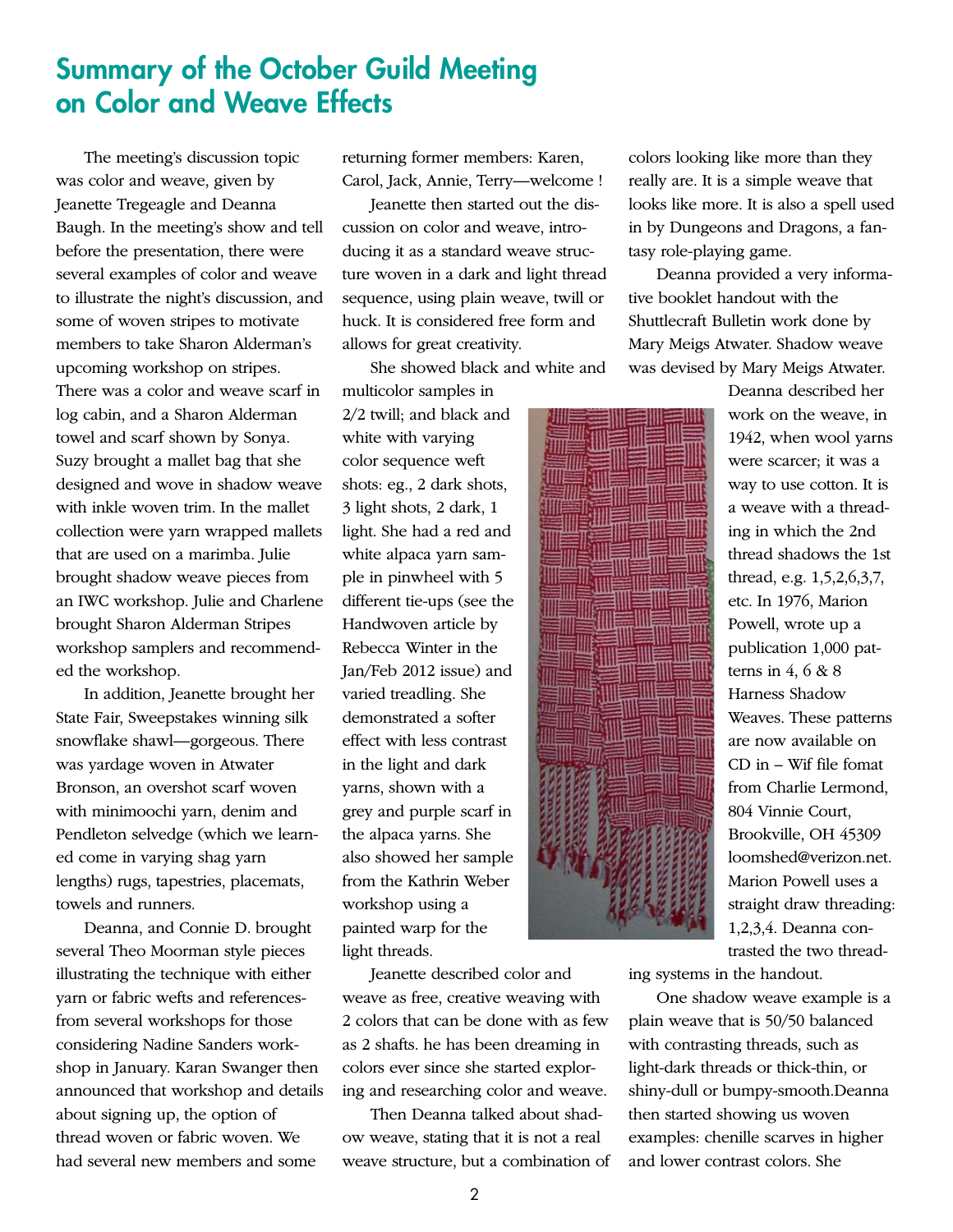described shadow weave as "almost plain weave," which works well with rayon chenille. She had a sample where she changed the sett and the result was a rep weave.

You can also weave shadow weave in twill, straight and point twills. With point twills, there are 2 rules to think about:

1. In the ascending twill, put the light thread first, with the shadow following. On the descending twill, the shadow thread is first with the light thread following.

2. With the L-D-L-D sequence,

one needs to add or subtract a thread at the point of the point twill.

Then Deanna showed what happens when you don't follow the rules. With 2 samples of a drawdown with deleting the thread at the point and samples without, emphasizing that you

should understand the rules to know to how to change them for the effect you want. Deanna recommends starting with tromp as writ with shadow weave and adjust

from there to try out other treadling patterns. She also showed a towel sample in pink and grey, illustrating a lower contrast example of shadow weave with a very pleasing result. There are drafts available in shadow weave in several issues of Handwoven magazine to try (See the Jan/Feb 2012 issue for example).

Deanna concluded by saying that



shadow weave is magical, so, maybe it is a spell after all.

The presentation was inspiring, and I am hopeful that weavers will fall under the color and weave spell and bring samples for us to see at future meetings. Thanks so much, Jeanette and Deanna, for an informative night.  $\div$ 

#### **References for both color and weave and shadow weave:**

- Barrett, Clotilde. Shadow weave and corkscrew weave. 1980. *Weavers Journal*. (In the Guild Library, monograph – 021)
- Dixon, Anne. *The Handweavers Pattern Directory*. 2007. Interweave Press
- Interweave Press. *Best of Handwoven, Technique Series: Shadow Weave* (eBook). http://www.interweavestore.com/Weaving/ Books/Best-of-Handwoven-Technique-Series-Shadow-Weave.html
- Strickler, Carol. *The Weavers Book of 8 Shaft Patterns*. 1991. 240 pages. (In the Guild Library, Weaving -101).
- Sutton, Ann, the *Structure of Weaving*. Interweave Press. 1982. 192 pages. (In the Guild Library. Weaving-006)
- Windeknecht, Margaret, B. *Color and Weave*. 1995. Published by T.G. Windeknecht. (In the Guild Library, Weaving-007)

### **Intermountain** Weaver's Conference July 2013

. . . . .

Intermountain Weaver's Conference will be held again in Durango, Colorado, at Fort Lewis College. (IWC is a regional weaver's conference that is offered every other year.) It is scheduled for July 25–28, 2013, and the IWC board has been busy planning every detail to make this conference, the 30th anniversary, the best ever. IWC offers three-day in-depth workshops. There will be information available at the October Guild meeting. Please visit the

website, intermountainweavers.org, for the workshop list, scholarship availability, the new non-jured show "Celebration of Fiber," and membership information.  $\ddot{\bullet}$ 

### 2012–13 Guild **Challenge**

Kathleen McMaster is spearheading the Guild Challenge this year. The Guild Challenge was so much fun last year—we got fabulous placemats, mug rugs, etc. This year we are doing scarves, always a favorite fashion item, especially for weavers. We would like you to use at least 50 percent of the materials for your

scarf from your yarn stash.

Do you have skein of novelty yarn that you just couldn't resist at that yarn store you visited on your last vacation? Do you have a cone or two that have just two or three yards left on them? Maybe there's a cone of yarn you purchased so long ago that you've forgotten what the project was you got it for. These are the things we want to challenge you to use in designing your one-of-a-kind scarf.

Be creative, and dive deep into your stash. Then we will all reveal our beautiful creations at the June Guild meeting. (Your scarves can be entered into the Guild show as well.) Have fun weaving!  $\cdot$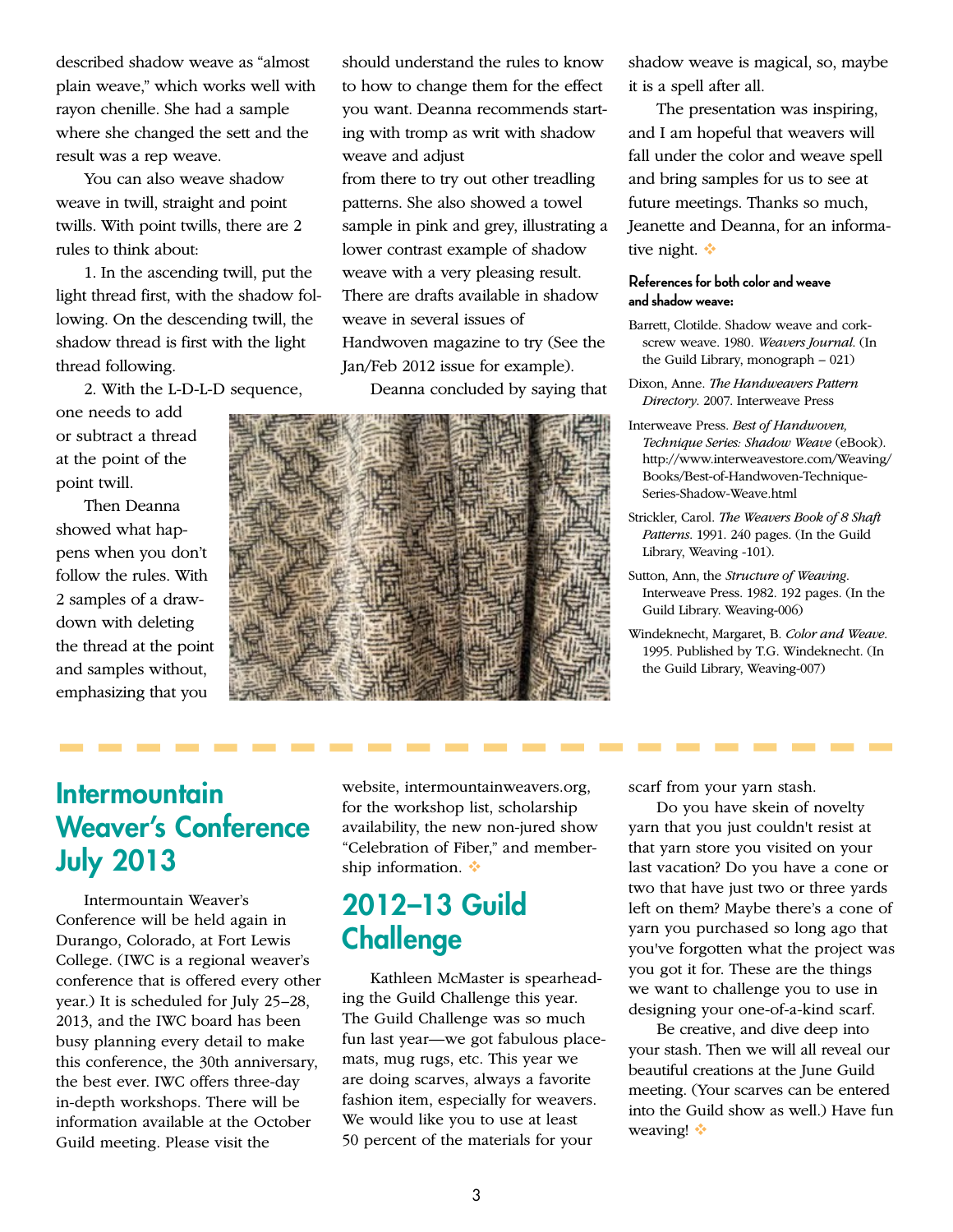### Wild About Fiber Arts: A Celebration of Utah Fiber Art

The 22nd Biennial MMWAG Guild Show will be exhibited at the Utah Cultural Celebration Center from January 10 through February 27, 2013. We are so delighted to be able to have the show at this lovely gallery. Mark your calendars and be sure to bring friends and family to the show opening, which will be from 6:00 to 8:00 p.m on January 10. Th is will be the January Guild meeting. There will be a lovely reception with appetizers and music and a fun and interesting program of music and weaving by Nadine Sanders—"The Singing Weaver."

We hope everyone is already working on your entries for the show. The categories are:

- • Functional (table linens, coverlets, rugs, pillows, etc.)
- • Nonfunctional (two- and threedimensional pieces)

Each member can enter up to three pieces for the juried part of the show. All pieces entered for competition must have been woven within the last two years. Items older than two years may be entered for display only. We have invited sister guilds such as the spinners, embroidery, and surface design guilds, to participate in the show. Last time we had over one 120 displayed in the show. To see a fun slide show of the

beautiful entries from our last show, click on "Beautiful Fibers 2011" in the slide show section of the MMWAG website.

So if you have not already—START CREATING! January will be here before we know it!

The complete Call for Entries and registration materials are on the Guild website: mmawg.org *Mimi Rodes Chairwoman, Wild About Fiber Arts* 

## Wild About Fiber Arts: A Celebration of Utah Fiber Art

**22nd Biennial Show of the Mary Meigs Atwater Weaver's Guild**

> *January 10 through February 26, 2013 at the Utah Cultural Celebration Center*

For further information see the announcement on the Guild website

## Three BIG workshops coming up in 2012–2013!

## 1. Sharon Alderman

November 16, 17, 18 (Friday, Saturday, and Sunday)

We are pleased to announce a workshop with **Sharon Alderman**. If you are familiar with Sharon's work, you know how masterfully she uses color and texture and how she can make a simple stripe magical.

In this three-day workshop, participants will study proportion, placement, and color interaction in stripes. Sharon will teach design theory, and participants will weave on their own looms brought warped to the workshop. Everyone will go home with many ideas and with a woven sampler that will provide inspiration for future projects. This workshop is full.

## 2. Nadine Sanders

January 11, 12, 13, 2013 (Friday, Saturday, and Sunday)

**Nadine Sanders**, a nationally known weaver, will present a threeday workshop for our Guild on the three days following the opening of the Guild show on Thursday, January 10. Nadine will also present the program at the show opening.

Nadine is an expert on the Theo Moorman technique, and the work– shop, "Weaving That Sings," will teach us how to use either yarn or fabric strips to create pictorial images using this technique. Visit Nadine's website to learn why Nadine is called the "Singing Weaver" and to learn why we are so excited about having her visit our Guild—www.singingweaver.com. This workshop is full.

## $\mathbf 3$ . Jason Collingwood

November 9, 10, 11, 2013 (Saturday, Sunday, and Monday)

Imagine! A workshop with **Jason Collingwood**! Jason is the son of renowned rug weaver Peter Collingwood, and he has carried on the tradition of innovative and excellent rug weaving and teaching. Jason will be traveling in the United States from England in 2013 and teaching at various guilds including the Mary Atwater Guild. Information on the topic of the workshop will be available soon.

Start planning now for this not-to-be-missed chance to learn with a master. The workshop will cost somewhat more than our regular three-day workshops, but because it's being presented locally, the workshop will still be a great deal.